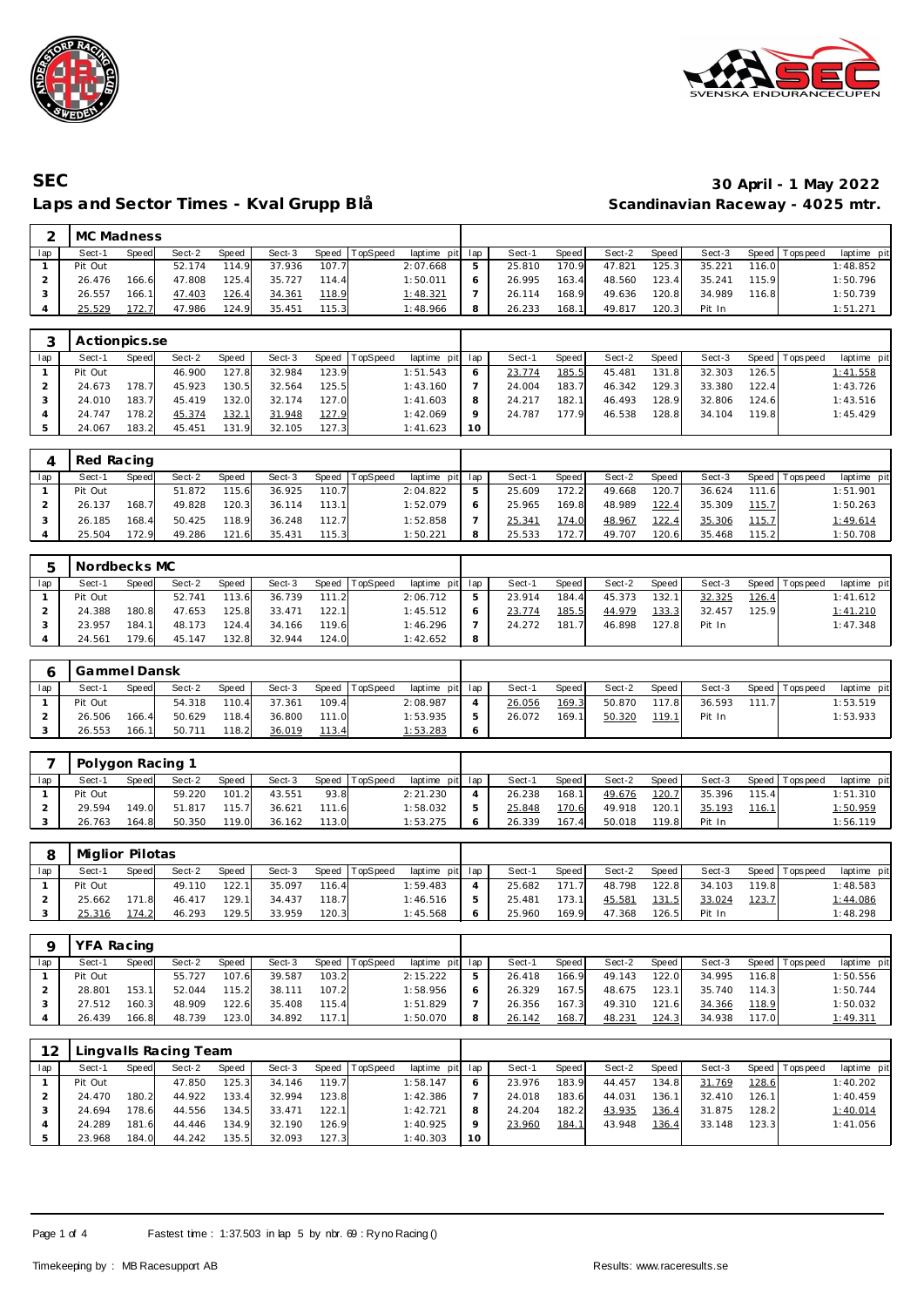



# **SEC 30 April - 1 May 2022** Laps and Sector Times - Kval Grupp Blå

| 13  | Ankans Racing |       |        |       |        |       |                |             |     |        |       |        |       |        |       |                  |             |  |
|-----|---------------|-------|--------|-------|--------|-------|----------------|-------------|-----|--------|-------|--------|-------|--------|-------|------------------|-------------|--|
| lap | Sect-1        | Speed | Sect-2 | Speed | Sect-3 |       | Speed TopSpeed | laptime pit | lap | Sect-1 | Speed | Sect-2 | Speed | Sect-3 |       | Speed   Topspeed | laptime pit |  |
|     | Pit Out       |       | 48.173 | 124.4 | 32.893 | 124.2 |                | 1:55.367    | 4   | 24.076 | 183.2 | 44.906 | 133.5 | 32.388 | 126.2 |                  | 1:41.370    |  |
|     | 24.535        | 179.7 | 45.447 | 131.9 | 32.485 | 125.8 |                | 1:42.467    | 5   | 23.961 | 184.0 | 44.292 | 135.3 | 32.025 | 127.6 |                  | 1:40.278    |  |
| 3   | 23.912        | 184.4 | 45.739 | 131.0 | 32.411 | 126.1 |                | 1:42.062    | 6   | 23.948 | 184.1 | 45.130 | 132.8 | Pit In |       |                  | 1:43.544    |  |
|     |               |       |        |       |        |       |                |             |     |        |       |        |       |        |       |                  |             |  |
| 14  | <b>SSR</b>    |       |        |       |        |       |                |             |     |        |       |        |       |        |       |                  |             |  |

| lap | Sect-'  | Speed | Sect-2 | Speed | Sect-3 | Speed | TopSpeed | laptime  | pit lap | Sect-1 | Speed | Sect-2 | Speed I | Sect-3 | Speed T | Tops peed | laptime pit     |
|-----|---------|-------|--------|-------|--------|-------|----------|----------|---------|--------|-------|--------|---------|--------|---------|-----------|-----------------|
|     | Pit Out |       | 47.055 | 127.4 | 32.918 | 124.1 |          | 1:52.699 |         | 23.713 | 186.0 | 44.925 | 133.4   | 32.392 | 126.1   |           | 1:41.030        |
|     | 23.911  | 184.4 | 44.873 | 133.6 | 32.759 | 124.7 |          | 1:41.543 |         | 23.717 | 185.9 | 45.880 | 130.6   | 32.366 | 126.2   |           | 1:41.963        |
|     | 23.697  | 186.1 | 45.510 | 131.7 | Pit In |       |          | 1:40.653 |         | 23.617 | 186.7 | 45.263 | 132.4   | 32.450 | 125.9   |           | 1:41.330        |
|     | Pit Out |       | 45.557 | 131.6 | 32.534 | 125.6 |          | 3:35.550 |         | 23.609 | 186.8 | 44.776 | 133.9   | 32.266 | 126.6   |           | <u>1:40.651</u> |

| 15  | Blixt Racing |       |        |       |        |       |                |                 |        |       |        |        |        |       |                 |             |
|-----|--------------|-------|--------|-------|--------|-------|----------------|-----------------|--------|-------|--------|--------|--------|-------|-----------------|-------------|
| lap | Sect-′       | Speed | Sect-2 | Speed | Sect-3 |       | Speed TopSpeed | laptime pit lap | Sect-1 | Speed | Sect-2 | Speed  | Sect-3 |       | Speed Tops peed | laptime pit |
|     | Pit Out      |       | 49.735 | 120.5 | 34.534 | 118.3 |                | 2:00.183        | 24.942 | 176.8 | 47.735 | 125.61 | 34.191 | 119.5 |                 | 1:46.868    |
|     | 25.120       | 175.6 | 48.141 | 124.5 | 34.350 | 119.0 |                | 1:47.611        | 24.911 | 177.0 | 47.829 | 125.3  | 33.751 | 121.1 |                 | 1:46.491    |
|     | 24.882       |       | 47.443 | 126.3 | 34.230 | 119.4 |                | 1:46.555        | 24.952 | 176.7 | 47.793 | 125.4  | 34.060 | 120.0 |                 | 1:46.805    |
|     | 25.033       | 176.2 | 49.052 | 122.2 | 34.331 | 119.0 |                | 1:48.416        | 24.976 | 176.6 | 47.485 | 126.2  | 34.353 | 118.9 |                 | 1:46.814    |

| 16  |         | he Wolves <sup>-</sup> |        |       |        |       |          |                 |   |        |                    |        |         |        |       |                 |             |
|-----|---------|------------------------|--------|-------|--------|-------|----------|-----------------|---|--------|--------------------|--------|---------|--------|-------|-----------------|-------------|
| lap | Sect-1  | Speed                  | Sect-2 | Speed | Sect-3 | Speed | TopSpeed | laptime pit lap |   | Sect-1 | Speed              | Sect-2 | Speed I | Sect-3 |       | Speed Tops peed | laptime pit |
|     | Pit Out |                        | 50.088 | 119.7 | 34.956 | 116.9 |          | 2:04.645        | ь | 25.136 | 175.41             | 47.539 | 126.1   | 34.309 | 119.1 |                 | 1:46.984    |
|     | 25.537  | 172.7                  | 48.042 | 124.8 | 34.279 | 119.2 |          | 1:47.858        |   | 25.249 | 174.7 <sub>1</sub> | 48.131 | 124.5   | 34.702 | 117.7 |                 | 1:48.082    |
|     | 25.213  | 174 91                 | 47.269 | 126.8 | 34.451 | 118.6 |          | <u>1:46.933</u> |   | 25.799 | 170.9              | 48.795 | 122.8   | Pit In |       |                 | 1:51.977    |
|     | 24.930  | 76.9                   | 47.892 | 125.2 | 34.941 | 116.9 |          | 1:47.763        |   |        |                    |        |         |        |       |                 |             |

| 17  | Ostmarks Racing |       |        |       |        |       |                |                 |   |        |       |        |       |        |       |                |             |
|-----|-----------------|-------|--------|-------|--------|-------|----------------|-----------------|---|--------|-------|--------|-------|--------|-------|----------------|-------------|
| lap | Sect-1          | Speed | Sect-2 | Speed | Sect-3 |       | Speed TopSpeed | laptime pit lap |   | Sect-1 | Speed | Sect-2 | Speed | Sect-3 |       | Speed Topspeed | laptime pit |
|     | Pit Out         |       | 51.553 | 116.3 | 36.543 | 111.8 |                | 2:04.645        |   | 25.217 | 174.9 | 45.971 | 130.4 | 34.231 | 119.4 |                | 1:45.419    |
|     | 26.352          | 167.3 | 47.338 | 126.6 | 34.064 | 120.0 |                | 1:47.754        |   | 25.259 | 174.6 | 46.289 | 129.5 | 33.314 | 122.7 |                | 1:44.862    |
|     | 25.274          | 174.5 | 46.827 | 128.0 | 33.412 | 122.3 |                | 1:45.513        |   | 26.204 | 168.3 | 50.042 | 119.8 | Pit In |       |                | 1:49.860    |
|     | 25.330          | 174 1 | 47.540 | 126.1 | 34.716 | 117.7 |                | 1:47.586        | 8 |        |       |        |       |        |       |                |             |

| 19  | A-däck Racing |       |        |              |        |       |                |                 |        |       |        |         |        |       |                   |             |
|-----|---------------|-------|--------|--------------|--------|-------|----------------|-----------------|--------|-------|--------|---------|--------|-------|-------------------|-------------|
| lap | Sect-1        | Speed | Sect-2 | <b>Speed</b> | Sect-3 |       | Speed TopSpeed | laptime pit lap | Sect-1 | Speed | Sect-2 | Speed I | Sect-3 |       | Speed   Tops peed | laptime pit |
|     | Pit Out       |       | 53.146 | 112.8        | 36.578 | 111.7 |                | 2:05.138        | 24.577 | 179.4 | 47.447 | 126.3   | 34.036 | 120.0 |                   | 1:46.060    |
|     | 25.709        | 171.5 | 48.056 | 124.7        | 34.590 | 118.1 |                | 1:48.355        | 24.510 | 179.9 | 46.592 | 128.6   | 34.115 | 119.8 |                   | 1:45.217    |
|     | 24.879        | 177.3 | 46.813 | 128.0        | 33.981 | 120.2 |                | 1:45.673        | 25.426 | 173.4 | 49.245 | 121.7   | Pit In |       |                   | 1:53.568    |

| ົດ 1 |         | EAM RACE 1 |        |       |        |       |          |                 |        |              |        |       |        |       |                 |             |
|------|---------|------------|--------|-------|--------|-------|----------|-----------------|--------|--------------|--------|-------|--------|-------|-----------------|-------------|
| lap  | Sect-1  | Speed      | Sect-2 | Speed | Sect-3 | Speed | TopSpeed | laptime pit lap | Sect-1 | <b>Speed</b> | Sect-2 | Speed | Sect-3 |       | Speed Tops peed | laptime pit |
|      | Pit Out |            | 51.385 | 116.6 | 35.875 | 113.9 |          | 2:03.286        | 23.599 | 186.9        | 43.358 | 138.2 | 31.979 | 127.8 |                 | 1:38.936    |
|      | 24.082  | 183.1      | 46.019 | 130.3 | 32.555 | 125.5 |          | 1:42.656        | 23.721 | 185.9        | 43.845 | 136.7 | 31.774 | 128.6 |                 | 1:39.340    |
|      | 23.685  | 186.2      | 44.575 | 134.5 | 32.431 | 126.0 |          | 1:40.691        | 23.727 | 185.9        | 43.489 | 137.8 | 32.240 | 126.7 |                 | 1:39.456    |
|      | 23.556  | 187.2      | 43.528 | 137.7 | 31.754 | 128.7 |          | <u>1:38.838</u> | 23.581 | 187.0        | 43.969 | 136.3 | 32.081 | 127.4 |                 | 1:39.631    |

| 22  | Kraftwerket |       |        |       |        |       |                |                 |        |       |        |       |        |       |                 |             |
|-----|-------------|-------|--------|-------|--------|-------|----------------|-----------------|--------|-------|--------|-------|--------|-------|-----------------|-------------|
| lap | Sect-1      | Speed | Sect-2 | Speed | Sect-3 |       | Speed TopSpeed | laptime pit lap | Sect-1 | Speed | Sect-2 | Speed | Sect-3 |       | Speed Tops peed | laptime pit |
|     | Pit Out     |       | 56.271 | 106.5 | 39.477 | 103.5 |                | 2:15.060        | 26.030 | 169.4 | 50.009 | 119.9 | 36.289 | 112.6 |                 | 1:52.328    |
|     | 28.074      | 157.1 | 52.852 | 113.4 | 38.201 | 107.0 |                | 1:59.127        | 26.317 | 167.6 | 51.337 | 116.8 | 36.144 | 113.0 |                 | 1:53.798    |
|     | 27.919      | 158.0 | 51.277 | 116.9 | 36.422 | 112.2 |                | 1:55.618        | 26.078 | 169.1 | 53.423 | 112.2 | 36.300 | 112.6 |                 | 1:55.801    |
|     | 26.219      | 168.2 | 50.032 | 119.8 | 36.482 | 112.0 |                | 1:52.733        | 26.417 | 166.9 | 50.274 | 119.2 | 36.275 | 112.6 |                 | 1:52.966    |

| 23  | Wackorillaz |       |        |       |        |       |          |             |     |        |       |        |                    |        |       |                 |             |
|-----|-------------|-------|--------|-------|--------|-------|----------|-------------|-----|--------|-------|--------|--------------------|--------|-------|-----------------|-------------|
| lap | Sect-1      | Speed | Sect-2 | Speed | Sect-3 | Speed | TopSpeed | laptime pit | lap | Sect-1 | Speed | Sect-2 | Speed              | Sect-3 |       | Speed Tops peed | laptime pit |
|     | Pit Out     |       | 53.489 | 112.1 | 36.716 | 111   |          | 2:07.189    | ь   | 25.656 | 171.9 | 48.627 | 123.3              | 34.655 | 117.9 |                 | 1:48.938    |
|     | 26.293      | 167.7 | 48.856 | 122.7 | 34.081 | 119.9 |          | 1:49.230    | O   | 26.293 | 167.7 | 48.574 | 123.4 <sub>1</sub> | 34.097 | 119.8 |                 | 1:48.964    |
|     | 25.922      | 170.1 | 48.407 | 123.8 | 33.669 | 121.4 |          | 1:47.998    |     | 26.284 | 167.8 | 48.666 | 123.2              | 33.944 | 120.4 |                 | 1:48.894    |
|     | 25.635      | 172.0 | 47.560 | 126.0 | 33.431 | 122.2 |          | 1:46.626    | 8   | 25.909 | 170.2 | 48.614 | 123.3              | 33.594 | 121.6 |                 | 1:48.117    |

|                | $25$ Ett Lag |       |               |       |        |              |                |                                             |        |       |                           |       |              |                   |             |
|----------------|--------------|-------|---------------|-------|--------|--------------|----------------|---------------------------------------------|--------|-------|---------------------------|-------|--------------|-------------------|-------------|
| lap I          | Sect-1       | Speed | Sect-2        | Speed | Sect-3 |              | Speed TopSpeed | laptime pit lap                             | Sect-1 | Speed | Sect-2                    | Speed | Sect-3       | Speed   Tops peed | laptime pit |
|                | Pit Out      |       | <u>44.159</u> | 135.7 | 32.107 | 127.3        |                | $1:47.329$ 3                                |        |       | 23.533 187.4 44.602 134.4 |       | 32.083 127.4 |                   | 1:40.218    |
| $\overline{2}$ | 23.361       | 188.8 | 44.876        | 133.6 | 31.892 | <u>128.1</u> |                | 1:40.129 4 23.743 185.7 44.901 133.5 Pit In |        |       |                           |       |              |                   | 1:41.723    |

Page 2 of 4 Fastest time : 1:37.503 in lap 5 by nbr. 69 : Ry no Racing ()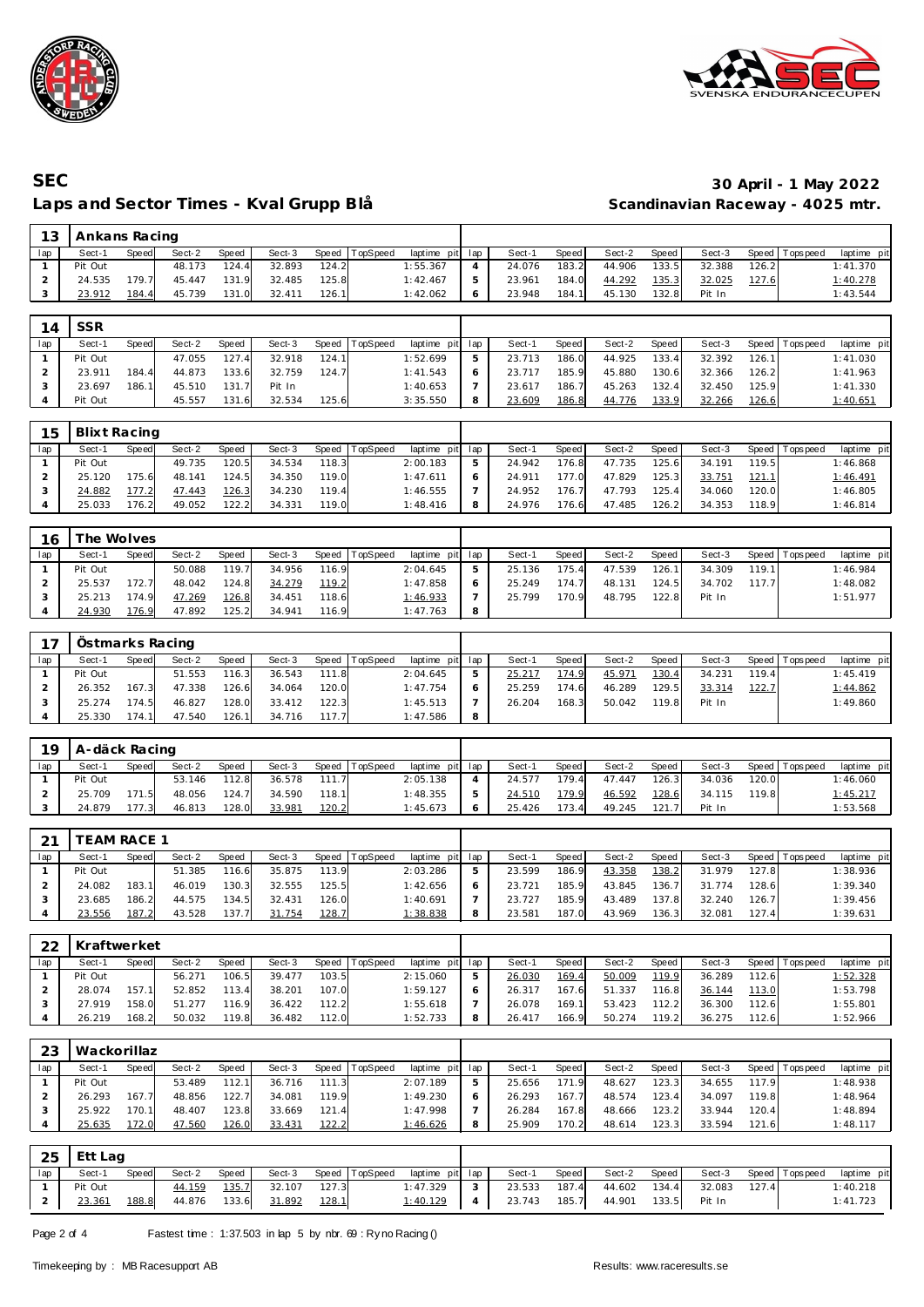



## **SEC 30 April - 1 May 2022** Laps and Sector Times - Kval Grupp Blå

| 26             | The Wolverines |       |          |       |        |       |          |             |                |        |       |          |       |        |       |           |             |
|----------------|----------------|-------|----------|-------|--------|-------|----------|-------------|----------------|--------|-------|----------|-------|--------|-------|-----------|-------------|
| lap            | Sect-1         | Speed | Sect-2   | Speed | Sect-3 | Speed | TopSpeed | laptime pit | lap            | Sect-1 | Speed | Sect-2   | Speed | Sect-3 | Speed | Tops peed | laptime pit |
| $\mathbf{1}$   | Pit Out        |       | 1:01.507 | 97.5  | 43.744 | 93.4  |          | 2:24.112    | $\overline{4}$ | 30.050 | 146.8 | 59.897   | 100.1 | 42.832 | 95.4  |           | 2:12.779    |
| $\overline{2}$ | 31.525         | 139.9 | 1:02.032 | 96.6  | 45.762 | 89.3  |          | 2:19.319    | 5              | 30.510 | 144.5 | 1:00.151 | 99.6  | 42.777 | 95.5  |           | 2:13.438    |
| 3              | 29.613         | 148.9 | 1:00.184 | 99.6  | 41.943 | 97.4  |          | 2:11.740    | 6              | 30.644 | 143.9 | 1:01.284 | 97.8  | 43.404 | 94.1  |           | 2:15.332    |
|                |                |       |          |       |        |       |          |             |                |        |       |          |       |        |       |           |             |
| 28             | Team Örnarna   |       |          |       |        |       |          |             |                |        |       |          |       |        |       |           |             |
| lap            | Sect-1         | Speed | Sect-2   | Speed | Sect-3 | Speed | TopSpeed | laptime pit | lap            | Sect-1 | Speed | $Sect-2$ | Speed | Sect-3 | Speed | Tops peed | laptime pit |
| $\mathbf{1}$   | Pit Out        |       | 55.087   | 108.8 | 37.587 | 108.7 |          | 2:13.681    | 5              | 27.203 | 162.1 | 51.403   | 116.6 | 36.527 | 111.9 |           | 1:55.133    |
| $\overline{2}$ | 27.755         | 158.9 | 51.969   | 115.3 | 37.239 | 109.7 |          | 1:56.963    | 6              | 27.286 | 161.6 | 50.381   | 119.0 | 35.864 | 113.9 |           | 1:53.531    |
| 3              | 27.828         | 158.5 | 51.561   | 116.3 | 36.547 | 111.8 |          | 1:55.936    | $\overline{7}$ | 27.236 | 161.9 | 50.301   | 119.2 | 36.020 | 113.4 |           | 1:53.557    |
| 4              | 27.229         | 162.0 | 51.384   | 116.7 | 36.626 | 111.6 |          | 1:55.239    | 8              | 27.441 | 160.7 | 50.761   | 118.1 | 35.735 | 114.3 |           | 1:53.937    |
|                |                |       |          |       |        |       |          |             |                |        |       |          |       |        |       |           |             |
| 32             | Barilla Racing |       |          |       |        |       |          |             |                |        |       |          |       |        |       |           |             |
| lap            | Sect-1         | Speed | Sect-2   | Speed | Sect-3 | Speed | TopSpeed | laptime pit | lap            | Sect-1 | Speed | Sect-2   | Speed | Sect-3 | Speed | Tops peed | laptime pit |
| $\mathbf{1}$   | Pit Out        |       | 48.890   | 122.6 | 34.382 | 118.8 |          | 1:58.841    | 6              | 25.325 | 174.1 | 47.011   | 127.5 | 34.081 | 119.9 |           | 1:46.417    |
| $\overline{2}$ | 26.425         | 166.9 | 49.397   | 121.3 | 36.237 | 112.8 |          | 1:52.059    | $\overline{7}$ | 25.321 | 174.2 | 47.649   | 125.8 | 34.325 | 119.0 |           | 1:47.295    |
| 3              | 25.990         | 169.7 | 49.885   | 120.2 | 34.520 | 118.4 |          | 1:50.395    | 8              | 25.854 | 170.6 | 49.427   | 121.3 | 34.479 | 118.5 |           | 1:49.760    |
| $\overline{4}$ | 25.281         | 174.4 | 48.439   | 123.7 | 34.409 | 118.7 |          | 1:48.129    | 9              | 25.549 | 172.6 | 48.365   | 123.9 | Pit In |       |           | 1:55.728    |
| 5              | 25.399         | 173.6 | 47.871   | 125.2 | 34.050 | 120.0 |          | 1:47.320    | 10             |        |       |          |       |        |       |           |             |
|                |                |       |          |       |        |       |          |             |                |        |       |          |       |        |       |           |             |
| 53             | Wackorillazz   |       |          |       |        |       |          |             |                |        |       |          |       |        |       |           |             |
| lap            | Sect-1         | Speed | Sect-2   | Speed | Sect-3 | Speed | TopSpeed | laptime pit | lap            | Sect-1 | Speed | Sect-2   | Speed | Sect-3 | Speed | Tops peed | laptime pit |
| $\mathbf{1}$   | Pit Out        |       | 49.472   | 121.2 | 34.435 | 118.7 |          | 1:58.362    | 5              | 24.689 | 178.6 | 46.576   | 128.7 | 34.862 | 117.2 |           | 1:46.127    |
| $\overline{2}$ | 25.085         | 175.8 | 47.019   | 127.5 | 35.720 | 114.4 |          | 1:47.824    | 6              | 25.185 | 175.1 | 45.698   | 131.2 | 33.242 | 122.9 |           | 1:44.125    |
| 3              | 25.080         | 175.8 | 45.710   | 131.1 | 34.389 | 118.8 |          | 1:45.179    | $\overline{7}$ | 24.587 | 179.4 | 45.485   | 131.8 | 32.739 | 124.8 |           | 1:42.811    |
| 4              | 24.898         | 177.1 | 45.788   | 130.9 | 33.329 | 122.6 |          | 1:44.015    | 8              | 24.640 | 179.0 | 45.391   | 132.1 | 33.172 | 123.2 |           | 1:43.203    |
|                |                |       |          |       |        |       |          |             |                |        |       |          |       |        |       |           |             |
| 54             | JAA Racing     |       |          |       |        |       |          |             |                |        |       |          |       |        |       |           |             |
| lap            | Sect-1         | Speed | Sect-2   | Speed | Sect-3 | Speed | TopSpeed | laptime pit | lap            | Sect-1 | Speed | Sect-2   | Speed | Sect-3 | Speed | Tops peed | laptime pit |
| $\mathbf{1}$   | Pit Out        |       | 52.060   | 115.1 | 36.177 | 112.9 |          | 2:05.642    | 5              | 24.732 | 178.3 | 47.438   | 126.4 | 35.172 | 116.2 |           | 1:47.342    |
| $\overline{2}$ | 25.232         | 174.8 | 48.420   | 123.8 | 34.897 | 117.1 |          | 1:48.549    | 6              | 24.923 | 176.9 | 48.138   | 124.5 | 34.636 | 118.0 |           | 1:47.697    |
| 3              | 25.644         | 172.0 | 49.397   | 121.3 | 35.109 | 116.4 |          | 1:50.150    | $\overline{7}$ | 25.019 | 176.3 | 47.350   | 126.6 | Pit In |       |           | 1:47.168    |
| 4              | 24.979         | 176.5 | 46.667   | 128.4 | 34.519 | 118.4 |          | 1:46.165    | 8              |        |       |          |       |        |       |           |             |

| 55  | 'eam Ica |       |        |       |        |       |                |             |     |        |       |        |       |        |       |                 |             |
|-----|----------|-------|--------|-------|--------|-------|----------------|-------------|-----|--------|-------|--------|-------|--------|-------|-----------------|-------------|
| lap | Sect-1   | Speed | Sect-2 | Speed | Sect-3 |       | Speed TopSpeed | laptime pit | lap | Sect-1 | Speed | Sect-2 | Speed | Sect-3 |       | Speed Tops peed | laptime pit |
|     | Pit Out  |       | 46.530 | 128.8 | 32.110 | 127.3 |                | 1:55.226    | 5   | 24.801 | 177.8 | 44.250 | 135.5 | 31.220 | 130.9 |                 | 1:40.271    |
|     | 24.902   | 177.1 | 43.813 | 136.8 | 31.944 | 127.9 |                | 1:40.659    | O   | 24.679 | 178.7 | 43.263 | 138.5 | 31.027 | 131.7 |                 | 1:38.969    |
|     | 24.778   | 178.0 | 43.803 | 136.8 | 31.449 | 129.9 |                | 1:40.030    |     | 24.946 | 176.8 | 44.832 | 133.7 | 32.211 | 126.9 |                 | 1:41.989    |
|     | 24.852   | 177.5 | 44.874 | 133.6 | 31.787 | 128.5 |                | 1:41.513    | 8   | 26.341 | 167.4 | 45.189 | 132.6 | Pit In |       |                 | 1:44.082    |

| 58  | Need4speed |       |        |       |        |       |          |                 |         |        |       |        |       |        |        |                   |                 |
|-----|------------|-------|--------|-------|--------|-------|----------|-----------------|---------|--------|-------|--------|-------|--------|--------|-------------------|-----------------|
| lap | Sect-1     | Speed | Sect-2 | Speed | Sect-3 | Speed | TopSpeed | laptime pit lap |         | Sect-1 | Speed | Sect-2 | Speed | Sect-3 |        | Speed   Tops peed | laptime pit     |
|     | Pit Out    |       | 52.868 | 113.4 | 36.640 | 111.5 |          | 2:06.122        |         | 26.073 | 169.1 | 48.972 | 122.4 | 36.112 | 113.11 |                   | <u>1:51.157</u> |
|     | 26.268     | 167.9 | 49.754 | 120.5 | 36.669 | 111.4 |          | 1:52.691        | 5       | 26.474 | 166.6 | 49.406 | 121.3 | Pit In |        |                   | 1:52.649        |
|     | 26.830     | 164.4 | 48.905 | 122.6 | 35.752 | 114.3 |          | 1:51.487        | $\circ$ |        |       |        |       |        |        |                   |                 |

| -61 | A-Däck Racing 2 |       |        |       |        |       |                |                 |        |       |        |       |        |       |                   |             |
|-----|-----------------|-------|--------|-------|--------|-------|----------------|-----------------|--------|-------|--------|-------|--------|-------|-------------------|-------------|
| lap | Sect-1          | Speed | Sect-2 | Speed | Sect-3 |       | Speed TopSpeed | laptime pit lap | Sect-1 | Speed | Sect-2 | Speed | Sect-3 |       | Speed   Tops peed | laptime pit |
|     | Pit Out         |       | 53.719 | 111.6 | 36.804 | 111.0 |                | 2:07.548        | 27.353 | 161.2 | 50.959 | 117.6 | 36.797 | 111.0 |                   | 1:55.109    |
|     | 27.338          | 161.3 | 50.499 | 118.7 | 36.627 | 111.6 |                | 1:54.464        | 27.065 | 162.9 | 51.189 | 117.1 | Pit In |       |                   | 1:55.317    |

| 64  |         | eam Gimli |        |       |        |        |                 |             |     |        |       |        |        |        |       |                 |             |
|-----|---------|-----------|--------|-------|--------|--------|-----------------|-------------|-----|--------|-------|--------|--------|--------|-------|-----------------|-------------|
| lap | Sect-1  | Speed     | Sect-2 | Speed | Sect-3 | Speed  | <b>TopSpeed</b> | laptime pit | lap | Sect-1 | Speed | Sect-2 | Speed  | Sect-3 |       | Speed Tops peed | laptime pit |
|     | Pit Out |           | 48.071 | 124.  | 33.892 | 120.61 |                 | 1:57.453    |     | 25.739 | 171.3 | 46.564 | 128.7  | 33.760 | 121.0 |                 | 1:46.063    |
|     | 26.939  | 163.7     | 47.122 | 127.2 | 33.709 | 121.2  |                 | 1:47.770    |     | 25.822 | 170.8 | 47.757 | 125.51 | 34.506 | 118.4 |                 | 1:48.085    |
|     | 25.822  | 170.8     | 47.170 | 127.1 | 33.651 | 121.4  |                 | 1:46.643    |     | 26.087 | 169.0 | 47.121 | 127.21 | 33.077 | 123.5 |                 | 1:46.285    |
|     | 25.869  | 170.5     | 47.272 | 126.8 | 33.460 | 122.1  |                 | 1:46.601    |     | 25.786 | 171.0 | 47.466 | 126.3  | 33.093 | 123.5 |                 | 1:46.345    |

| 69  | Ryno Racing |       |        |              |                     |       |                       |                 |   |        |       |        |       |        |       |                   |             |
|-----|-------------|-------|--------|--------------|---------------------|-------|-----------------------|-----------------|---|--------|-------|--------|-------|--------|-------|-------------------|-------------|
| lap | Sect-1      | Speed | Sect-2 | Speed        |                     |       | Sect-3 Speed TopSpeed | laptime pit lap |   | Sect-1 | Speed | Sect-2 | Speed | Sect-3 |       | Speed   Tops peed | laptime pit |
|     | Pit Out     |       |        | 47.174 127.1 | 32.124              | 127.2 |                       | 1:52.078        | 5 | 23.007 | 191.7 | 42.899 | 139.7 | 31.597 | 129.3 |                   | 1:37.503    |
|     | 23.442      | 188.1 |        |              | 43.650 137.3 31.390 | 130.2 |                       | 1:38.482        | 6 | 23.922 | 184.3 | 42.964 | 139.5 | 31.214 | 130.9 |                   | 1:38.100    |

Page 3 of 4 Fastest time : 1:37.503 in lap 5 by nbr. 69 : Ry no Racing ()